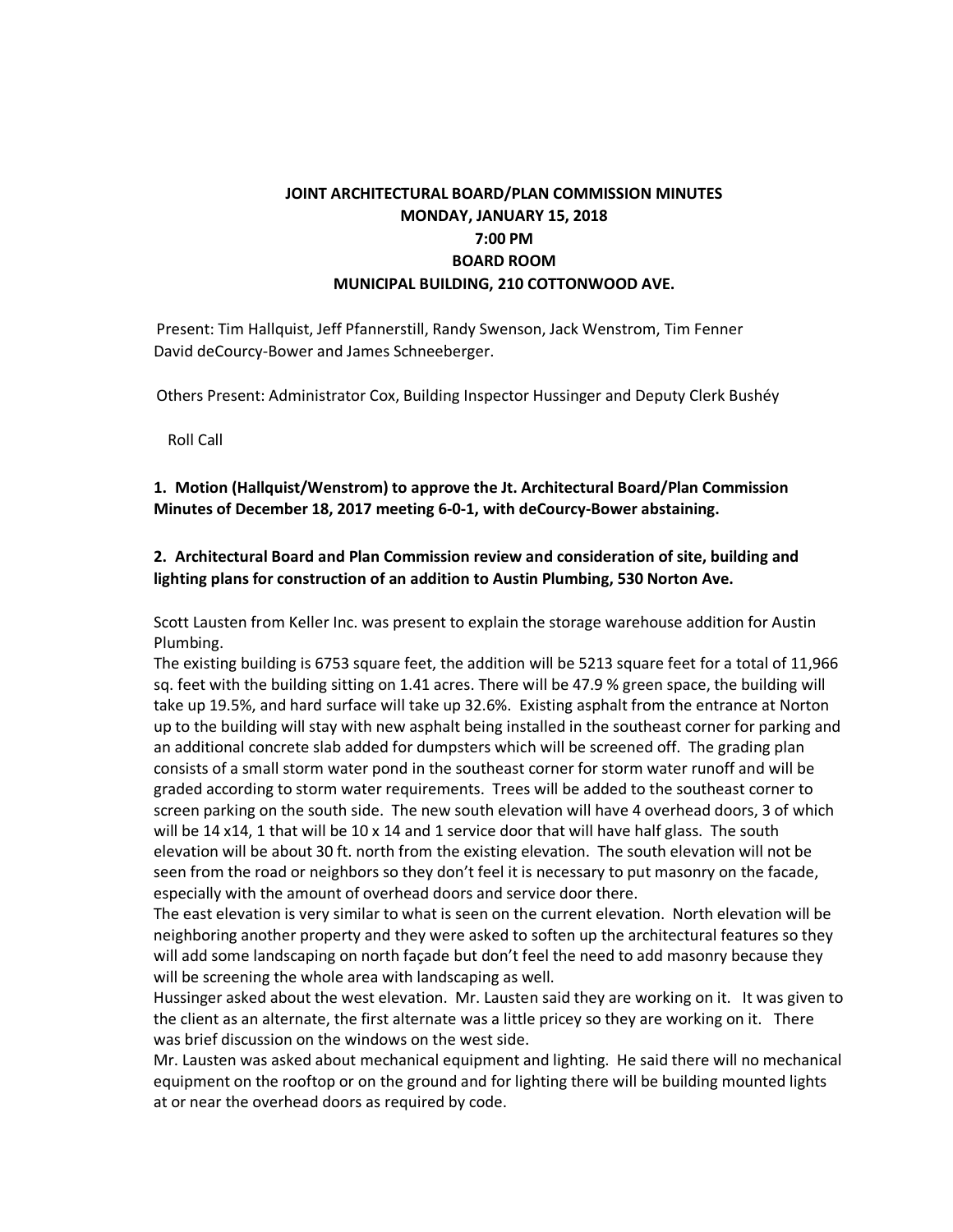Pfannerstill asked Mr. Lausten if he intended to carry on the masonry to the addition. He said no, they didn't see any reason to spend money on masonry that won't be seen and didn't' think it was practical. Fenner asked if the landscaping plan had been prepared and Mr. Lausten said no that it hadn't been revised yet. He said the owner of the property is the one responsible for the landscaping and that he could get a plan together for the board. There was more discussion on the landscaping.

Motion (de Courcy Bower/Swenson) made to approve site, building and lighting plans for construction of an addition to Austin Plumbing contingent on Hussinger approving a landscaping plan. Carried (7-0).

## **3. Plan Commission review and comment on a concept certified survey map for the property located east of 1270 E. Capitol Drive.**

Craig Eisenhut was present to explain the conceptual Certified Survey Map. He said he would like to divide the parcel into 3 parcels and would like to get building right away in the southwest corner lot. He said he would like the depth to be 115 ft. not the 125 ft. as shown. Administrator Cox said as he stated in his memo the village does not have a zoning category for properties that are not served with water & sewer to accommodate that. He said the village board has indicated a willingness to allow the property to be developed without sewer and water; so there are some changes that need to take place in the village code to accommodate that. One of the changes staff suggests is, to create a zoning category that allows on a restrictive basis, properties to be developed without water and sewer. He said if they did that staff recommends it be done in a manner similar to what the neighboring towns do for the 30000 sq. ft. minimum and the intent there is to allow that there is enough space on the site for impervious surfaces like buildings, as well as septic fields that would be required and separation for wells that would be required. Pfannerstill reminded everyone this is the property Habit of Humanity recently proposed on and further back it came to Hartland in a settlement agreement and to complicate it more, the property to the west of this parcel is on well and septic. Hussinger said the board needs to give staff direction so they can develop the language for the new zoning category, such as lot size, lot width etc. There was brief discussion about the zoning of the property. Hussinger said what is also not shown here is the steep slope, the environmental corridor and the conservancy. He said even though there are 3 acres, buildable area is substantially less. He said the concern for the village should be to make sure there is room for a septic system and a backup field used to be required, even though the County dropped that requirement around 2012. Hussinger said he just wants to make sure these lots can stand on their own because if they fail, it is a real problem. Fenner brought up the subject of bringing sewer and water to the site and a possibly recapture in the future. Hussinger said there has been a number of discussions and when you crunch the numbers it just isn't going to allow development on the site with municipal sewer and water.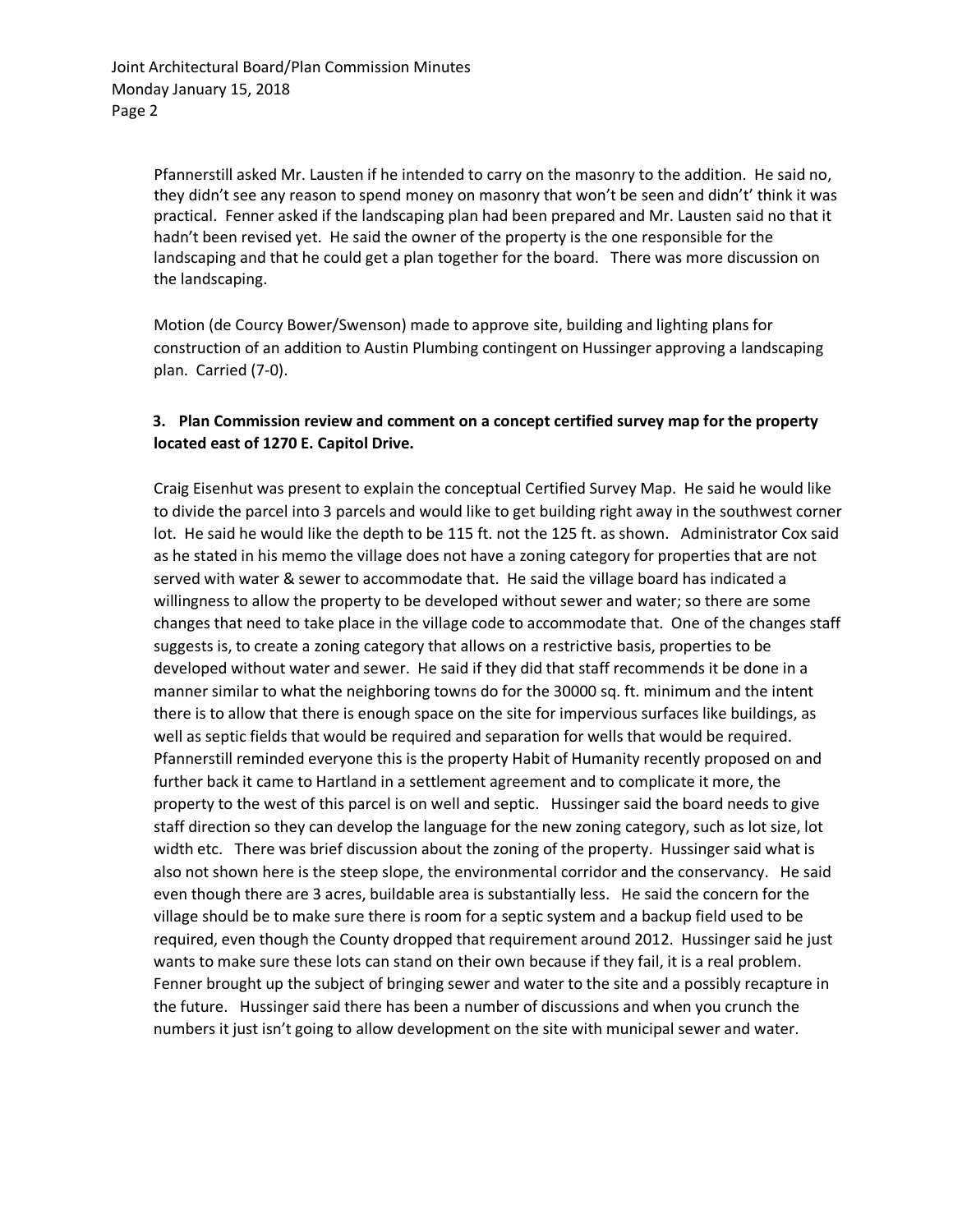Fenner asked if there is enough room for back up septic sites, Mr. Eisenhut said testing has been done already in 3 different places on all 3 lots so all the leg work is done. Mr. Eisenhut said had all the testing done and that qualifies for a septic on any of those 3 areas which covers the area it makes sense to put the system in.

Fenner asked if there are other areas in the village that could be similarly zoned for none sewer and none water and Administrator Cox possibly, but there hasn't been a lot of time spent looking at that. One of the things he said he put in his memo was to try to limit that by putting some restrictions in the code as to distance and number of parcels that could be without water and sewer in the corporate limits; creating a softer hardship test to get into that zone. There was brief discussion on the property and water and sewer. Hussinger said he doesn't' have a problem with the well and septic, he is worried about the lot size. He said if you look at zoning maps of adjoining municipalities they are not creating new lots that are less than 30,000 sq. ft. unless they are sewer and water. His concern is the lots are too small. Administrator Cox said that when he came to the village board in August he wanted to split the parcel into 2 lots and keep it well and septic but the lot he is talking about the southwest corner couldn't be as small as he is proposing. Mr. Eisenhut said it could be if circumstances are agreed upon. Administrator Cox told Mr. Eisenhut it doesn't seem like this body is going to allow that parcel to be as small as he wants it to be.

There was discussion regarding access to JJ and the number of driveways Mr. Eisenhut wanted. Mr. Eisenhut explained why he wants the smaller lot sizes.

de Courcy Bower asked what the rationale is behind the requirement of 30,000 sq. ft., and Hussinger said it has to do with making sure someone can build a house, have a hard surface driveway with a patio, along with other improvements other single family homes have such as sheds as well accommodate a well separate from a septic system. de Courcy Bower said so it doesn't come from nowhere, it comes from the practical limitations of being able to squeeze everything on to a property. Hussinger said the other thing that townships have is called a floor area ratio or impervious surface ratio. He said many townships and the County went by floor area ration to limit the size of building as it relates to the size of the lot but the County and several municipalities has gotten away from that in favor of impervious surface. There was brief discussion on floor area ratio.

Fenner asked what type of action are they supposed to be taking tonight and Administrator Cox said direction, is the new district what the Plan Commission wants to do, and should that be what Mr. Eisenhut uses to consider how he wants to divide the parcel.

Fenner said the reason he asked is because the agenda item says review and comment on the concept CSM and the concept doesn't comply with the existing ordinance because its un-sewered and we don't have anything else so it's easy to dispose of the concept plan right now, on a technicality that the zoning code doesn't allow it and not to proceed. He said he thinks in order to implement what the village board has indicted and desired to do, the Plan Commission should direct staff to prepare a zoning ordinance that basically mirrors the existing one but modified to address the fact that certain municipal services will not be provided. He said in looking at elements of new ordinance he doesn't see anything that he has a problem with.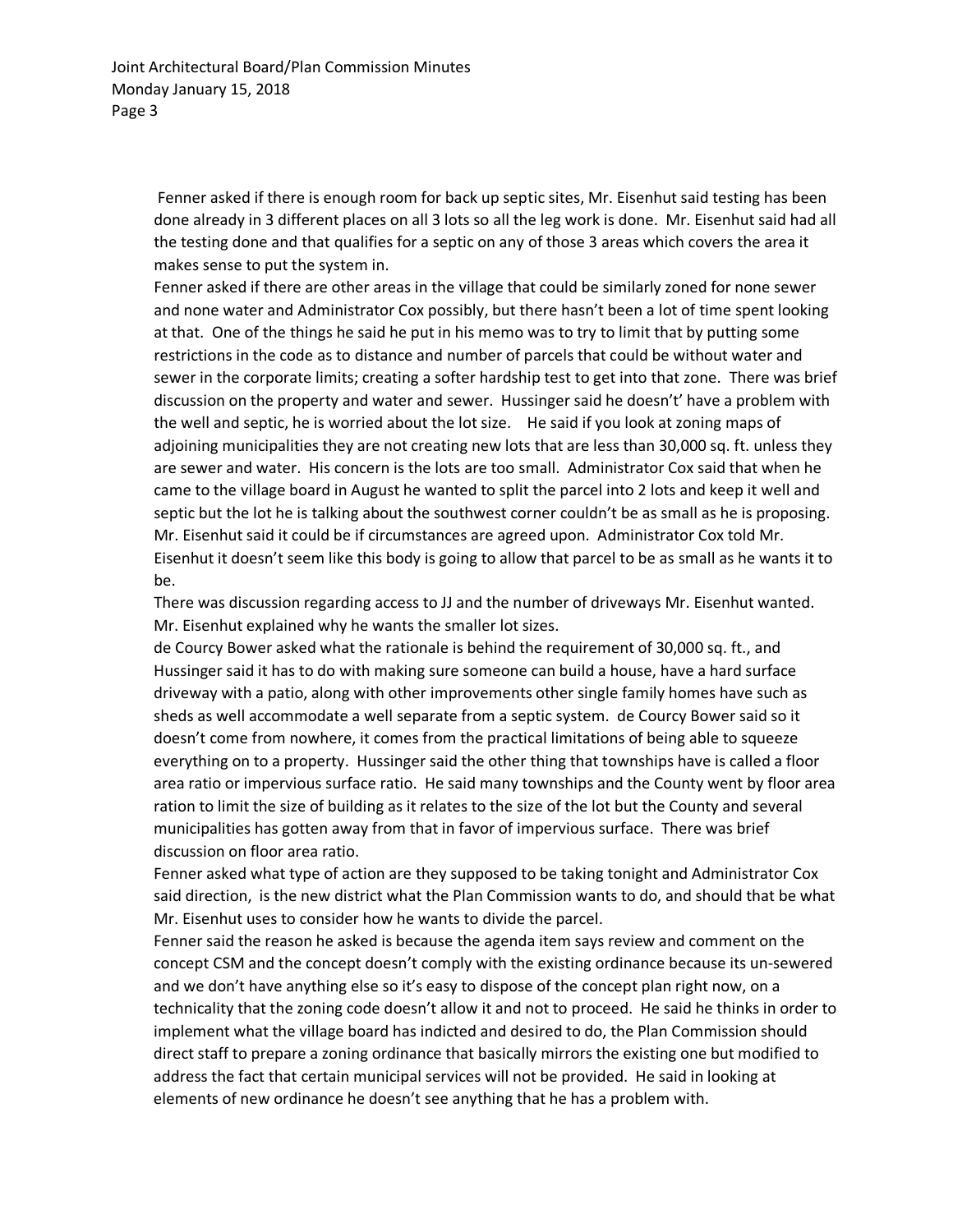Fenner said he was interested in Hussinger comments regarding land and area. He asked Hussinger if he construed his comments that he would not recommend from an engineering viewpoint an area anything less than 33,000 sq. feet. Hussinger said he would recommend a minimum lot size of 33,000 sq., feet. Pfannerstill asked Mr. Eisenhut if that was feasible to him. Mr. Eisenhut said he would not want that, he would like to keep it where they are at. He said he didn't think it would affect the people in Hartland if he had a big lot or small lot, only the next person that buys it. Mr. Eisenhut mentioned that the lot next door the Village had allowed a brand new septic system and Hussinger pointed out that the Village didn't think it was appropriate to condemn that property , he said sometimes you have to deal with existing conditions, and that the appropriate thing to do. Hussinger said now you are asking us to create new lots and almost create a hardship by approving substandard lots. Hussinger said in his opinion it is reckless, it might be setting a precedence and if these standards get developed with small lots, there are 4-5 other properties in the Village that this might apply to and the Village doesn't want that. There was brief discussion on detachment.

 Mr. Eisenhut asked if there is any way to reword it. Hussinger said there are 2 issues here the land division and the zoning. Hussinger said regarding the zoning he could pursue a variance but Fenner said that would have to be hardship granted by the zoning board of appeals. Fenner asked Administrator Cox if instead of making a new zoning provision, would a Conditional Use work within the existing zoning district. Administrator Cox said maybe, however the state has changed some of the rules in respect to Conditional Use Permits and forcing municipalities to enumerate all the standards. Hussinger said the Village would be better protected if a new zoning district was created because to be used somewhere else in the village, the applicant would have to first get it rezoned in that new zoning district. Administrator Cox said it could be more permissive. The topic of a getting a variance was brought up and Administrator Cox said he didn't know if there was enough here to get a variance and he didn't know if there was enough to meet the bar that has been set pretty high on varying from the code. There was brief discussion on a variance and possibility of detaching the property. Hussinger said staff needs direction to draft zoning code language that can support what you want to see on this site.

Swenson said he would like to see the parcel developed but the village has very little septic experience so the village should rely on the entities that do and how they have done theirs.

Motion (Fenner/Hallquist) to direct staff to prepare a draft of a proposed new zoning district that encompasses matters outlined in Administrators memo dated 1-12-18. Carried (6-0-1). deCourcy-Bower opposed.

## **4. Plan Commission review and consideration of a request for amendments to the Comprehensive Land Use Plan to facilitate development north of CTH K (Lisbon Road) and west of Winkleman Road.**

Matt Neumann was present to request the amendment to the Comprehensive Land Use Plan and briefly went over the development plan again. Nothing has changed a lot, the plan is for 72 single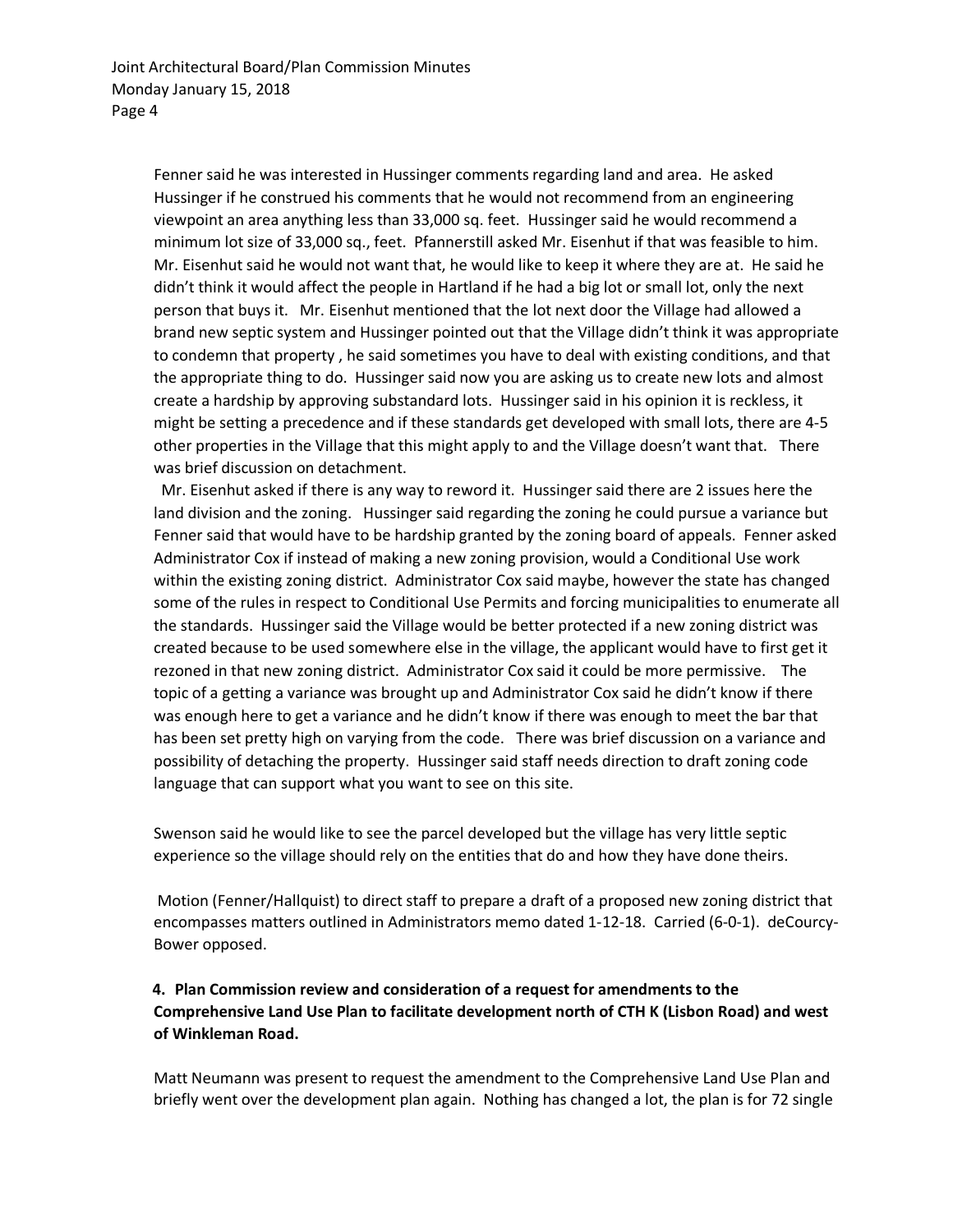condominiums on parcel A and 54 duplex units on parcel B. While developing the plan for parcel A they came across parcel B and it made sense to develop them together.

Mr. Neumann commented on the following items:

\*The County is looking to lower sections of the road on C.T.H. K.

- \*They would like to have walking trails in the woods and would like to connect to the paved trail system.
- \*In the current comprehensive land use plan would allow around 106 units and what they are proposing is 126 units.

\* The amendment to the Comprehensive Land Use Plan they are requesting would allow up to 174 units but they are not maximizing that and would keep it at the minimum threshold they think fits well with the development.

\*There will be substantial setbacks along with landscaping.

- \* The County has told them informally they are looking at a 4-6 yr. Timeframe for the KE road extension.
- \* The development does have sewer and water.
- \* They are proposing a future well site on the northeast corner.
- \* The reason they are proposing condominium development is flexible in terms of property boundaries.

Ann Wallschlager 1148 Mary Hill Circle had comments on the number of units and crossing the private driveway for access to the paved trails.

Mr. Neumann said that if they can't connect to the trails from the private driveway they could connect to the paved trails from the right of way. Ms. Wallschlager expressed concern of the traffic on the private driveway.

Administrator Cox said the issue is, should the comprehensive Land Use Plan be amended to accommodate something like this in this area, which is to allow something slightly denser in this area to accommodate something like this. And should the Village change their planned road to accommodate this and to accommodate the County's design.

There was discussion on low medium density and upper medium density.

Mr. Neumann pointed out there is a large inventory of single family homes in the area and this development will be able to offer condominiums and duplexes.

Pfannerstill asked if anyone had any other public comments.

An attorney representing Mr. & Mrs. Gebhard N56 W28754 C.T.H. K said the Gebhards wanted it to be known they have a general objection to the development and any increased density.

Peter Jungbluth N55 W28945 C.T.H. K- asked how many units they are building and if approved when would they start building. Mr. Neumann said they are proposing 99 buildings with a total of 126 units and if approved they would start late summer.

There was additional discussion on density. Under the current Comprehensive Land Use Plan the property is identified as Low Density Cluster Development and Mr. Neumann is proposing to have it changed to Medium Low Density Cluster development.

de Courcy Bower said the highest density is in the center of Hartland and as you work your way out it gets more rural. He said his concern is developments becoming overly dense. He said it's a change and a different plan for the Village and doesn't want it to be taken lightly. He asked Mr.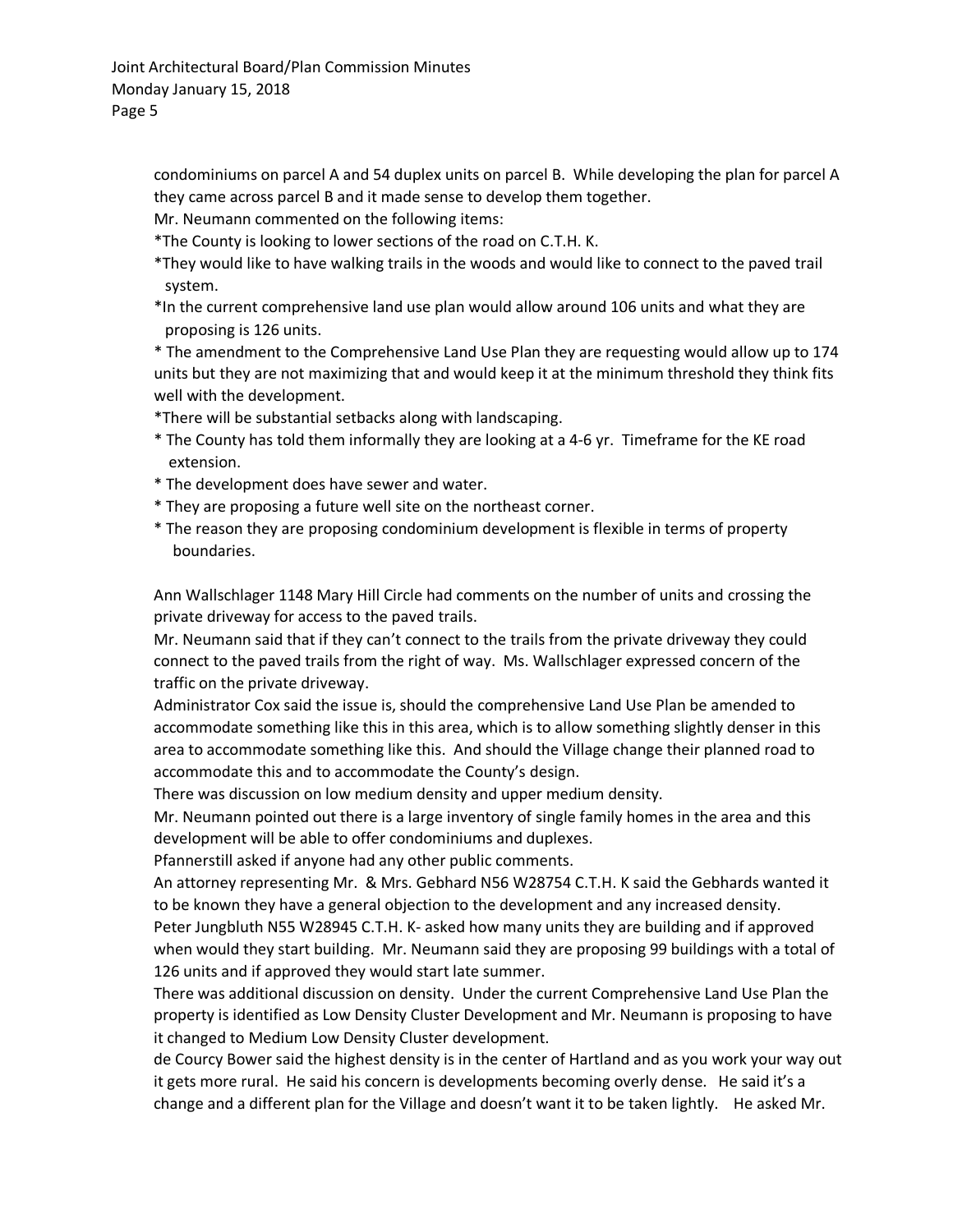Neumann what is the amount of units the change would allow. Mr. Neumann said 150 however Administrator Cox said the Village would never allow that.

Fenner said alternate housing needs to be addressed and he does not have a problem with density outside the core.

There was brief discussion on how the change would affect other communities, emergency roads and if a cap could be put in the zoning amendment of no more than 126 units. Fenner said the issues he sees are changing the density in the Comprehensive Plan and then addressing the issue of highway location. Fenner asked why can't the Plan Commission as part of amending the Comprehensive Plan, redefine or create a new definition for density in this area that would cap it at 126. He said he sees several things the Plan Commission needs to consider tonight, to request a Comprehensive Plan amendment that is going to address the density of Parcels A and B, as well as recognize the road relocation area. Motion to direct staff to prepare the amendments. Administrator Cox said once they reach a general consensus the Plan Commission will need to adopt a resolution that describes the change, attach a map or 2, describe the change to the comprehensive Plan that it supports and recommends. He said it would then go to the Village Board for consideration and a Public Hearing.

Motion (Fenner/Swenson) to approve all the changes discussed for the Architectural Board and Plan Commission Board which includes amending the Comprehensive Land Use Plan for the area, the entire parcel should be developed as Medium Low Density Cluster and not to exceed 126 units, along with recognizing park space and the road extension shown as relocated. Carried (7-0)

## **5. Review and comment on placement of benches in the Downtown Business Improvement District.**

Jim Muenzenberger and Tom Brass were present to explain the placement of the benches. The Downtown Business Improvement District are working to improve the benches and the continuity of style. They would like to replace all 17 of the benches plus add 2. They said they are working to improve the benches and the continuity of style since the existing benches have different styles and ages. There was discussion on securing the benches, trash containers and the material of the benches.

Motion (de Courcy Bower/Swenson) to approve placement of the benches in the Downtown Business Improvement District. Carried (7-0).

#### **6. Review and comment on options for water tower painting.**

There was brief discussion on the 3 options which are all white, green pedestal, and green collar.

Motion (Swenson/Hallquist) to approve option #2 for the water tower painting. Carried (7-0).